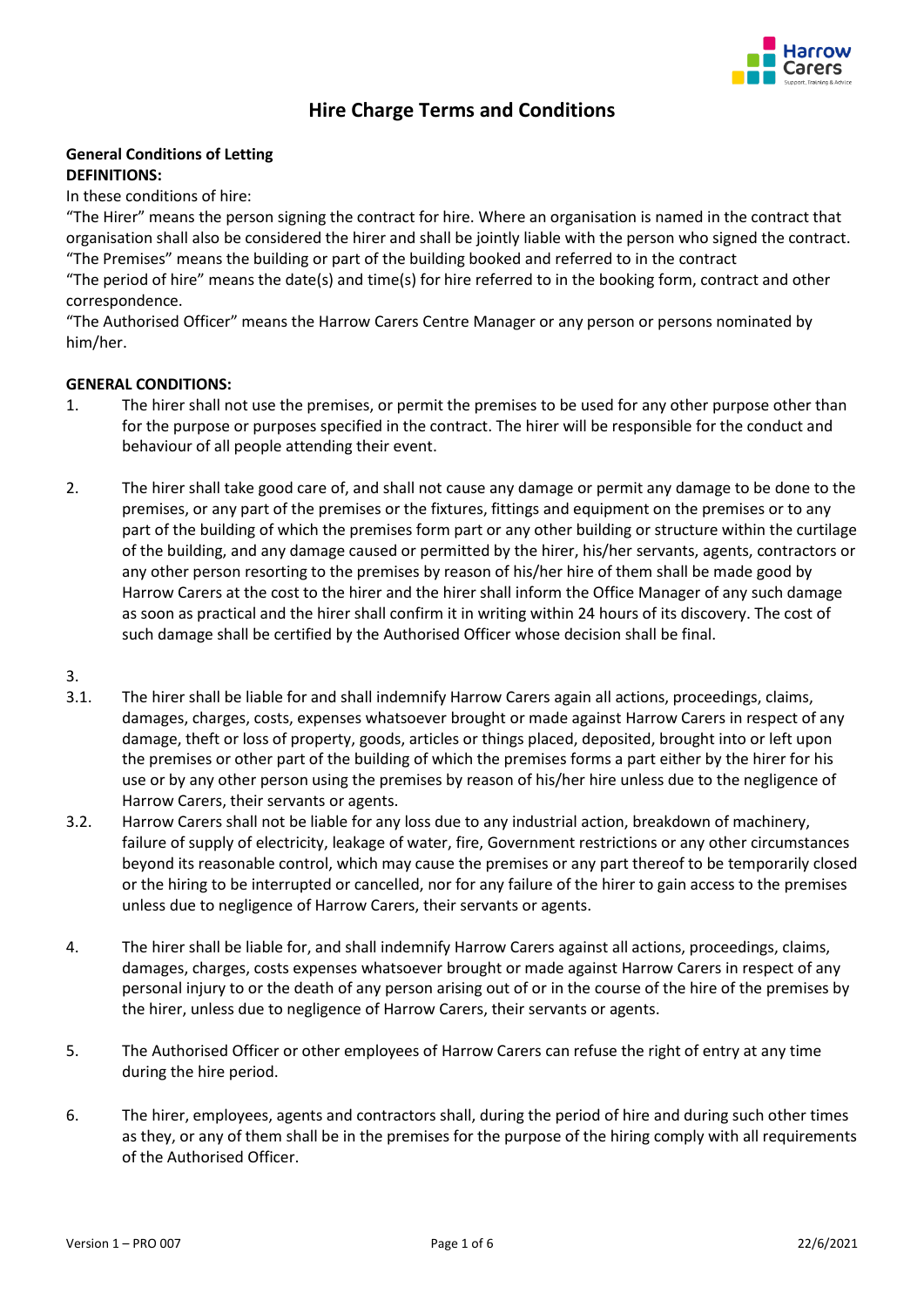

- 7.1. The hirer shall, during the period of hire be responsible for:
	- a) the efficient supervision of the premises, including the orderly and safe admission and departure of persons to and from the premises and assisting the Authorised Officer in the orderly and safe clearance of the premises in case of emergency
	- b) keeping the premises safe and ensuring good order and decency is maintained
	- c) keeping the conditions imposed from time to time by the Fire Officer and ensuring that all doors giving exit from the premises shall be kept unlocked and unobstructed, and immediately available for exit during the whole time the premises are in use and no obstruction shall be place or allowed to remain in any corridor giving access to the premises
- 7.2. If you fail, in the opinion of the Authorised Officer, to comply with clause 7.1 he/she shall be permitted to suspend or terminate the function for which the immediate clearance of the premises may be required. Harrow Carers will not be liable for any damages arising from the termination or suspension unless arising directly from Harrow Carers's negligence
- 8. No animal, other than an assistance dog, may be brought on to the premises or into the building without the prior consent of the Authorised Officer.
- 9. The hirer and his servants, agents, contractors and others allowed on the premises by reason of its hire shall leave the premises by the expiry of the hire period. If they have not, the hirer will be required to pay Harrow Carers a surcharge amounting to the Harrow Carers's normal hire charge for the premises until the premises have been cleared.
- 10. No alterations or additions to the premises, the fixtures, fittings, scenery and/or equipment or the decorations at the premises shall be carried out.
- 11. No nails, or fixing or any kind shall be driven or put into any wall, floor, partition, pillar, ceiling, fitting or furniture of any kind.
- 12. The use of any equipment provided by Harrow Carers is at the risk of the hirer and Harrow Carers will accept no liability or responsibility for it unless any damage to it is due solely to the negligence of Harrow Carers or its employees.
- 13. The hirer shall be wholly liable and responsible for any loss or damage to the premises or any part of it or its fixtures or fittings or to any of Harrow Carers's equipment used by him/her or by persons permitted on the premises by reason of his/her hire.
- 14. No furniture or fittings or equipment shall be moved or removed by the hirer.
- 15. No bills, placards, posters or notices of any description shall be posted on or against any part of the exterior of the premises or inside the premises unless permission is granted from Harrow Carers and its authorising officer.

## 16.

7.

- 16.1. The hirer shall not permit the use of any naked lights
- 16.2. The hirer shall not bring or permit to be brought onto the premises any weapons, explosives, inflammable material, fireworks or other pyrotechnics or permit the use of any naked lights / flames in any part of the premises.
- 16.3. The hirer shall not bring or permit to be brought onto the premises any electrical appliance or additional lighting effect without the prior written consent of the Authorised Officer, who may as a condition of his/her consent require that before any such electrical appliance and/or additional lighting effect is used it shall be inspected and approved by a competent electrical engineer nominated by Harrow Carers.
- 16.4. Illegal drugs may not be brought on to or consumed on these premises.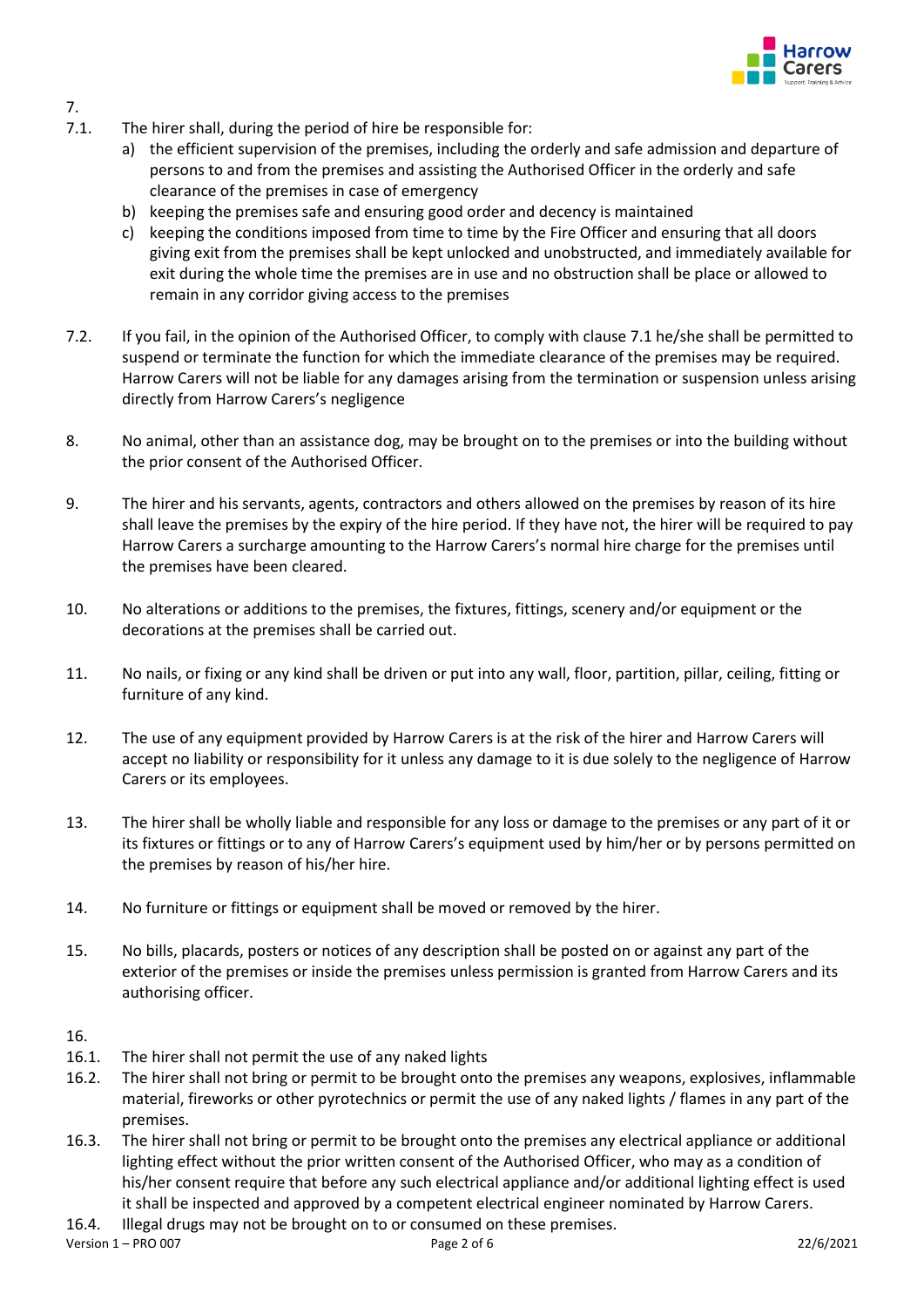

- 16.5. No alcohol is to be sold on the premises at any time.
- 17. The hirer shall not be entitled to grant sound, television broadcasting or filming rights without the prior written consent of the Authorised Officer.
- 18. Harrow Carers will, at their own expense, provide for the normal heating and normal lighting of the premises (but not further or otherwise), but shall not be responsible for any failure thereof or defect to the heating and/or lighting or loss or damage resulting therefrom unless due solely to their negligence or the negligence of their servants or agents.
- 19. All furniture, apparatus, appliances, equipment and other supplies brought or sent to the premises by or on behalf of the hirer shall be unloaded, placed in position and removed by the hirer at such time or times as the Authorised Officer may direct.
- 20. The hirer shall not assign or sub-let any interest in the premises or any part of it and shall not use the premises for any other purpose than that set out in the contract.
- 21. The hirer shall observe and comply with the terms, conditions, restrictions and requirements of any Act of Parliament, Statutory Instrument, Regulations or Licence under which the premises or any part therefore may be used, and shall not do or permit to be done, or permitted in or about the premises any act or thing whereby such Act of Parliament, Statutory Instrument, Regulations or Licence may be liable to be suspended or forfeited or the renewal or transfer thereof refused or endangered.
- 22. The hirer shall indemnify Harrow Carers and any person in whose name any Licence may be held on their behalf against any loss of revenue, benefits, damages, costs and expenses that may be incurred by them or him/her owing to the breach, non-observance or non-performance of any such terms and conditions and restrictions and requirements aforesaid.

## 23. **Cancellation, Long and one off lets:**

Long term lets require 28 days' notice of cancellation or be subject to 100% hire charge for the period. One of lets and rolling monthly lets 7 days' notice of cancellation or be subject to 100% hire charge for the period.

24. Harrow Carers may cancel the hiring at any time without stating a reason, and if so Harrow Carers shall refund to the hirer all monies paid by him/her to Harrow Carers, any monies payable for the period of the hire unpaid at the time of cancellation shall cease to be payable unless the cancellation is due to some act or default of the hirer provided always that Harrow Carers shall not be liable to pay any compensation to the hirer in respect of such cancellation.

## 25, **Rental hire increase**

Long term and rolling let's will be subject to a yearly (financial year) 3% increase in rental fee.

## 26, **Covid Guidance**

Government covid guidance must be followed by all who enter the premises at all times during the hire and use of premises.

 All hirers will be responsible for keeping a register of attendees inclusive of: date, time of session and telephone contact number. Hirers will also be responsible for the cost and provision of hand gel and cleaning material where deemed necessary and in accordance with required covid H&S measures.

## 27, **Young Carers**

No let's will be permitted when our young carers are on the premises and using the centre.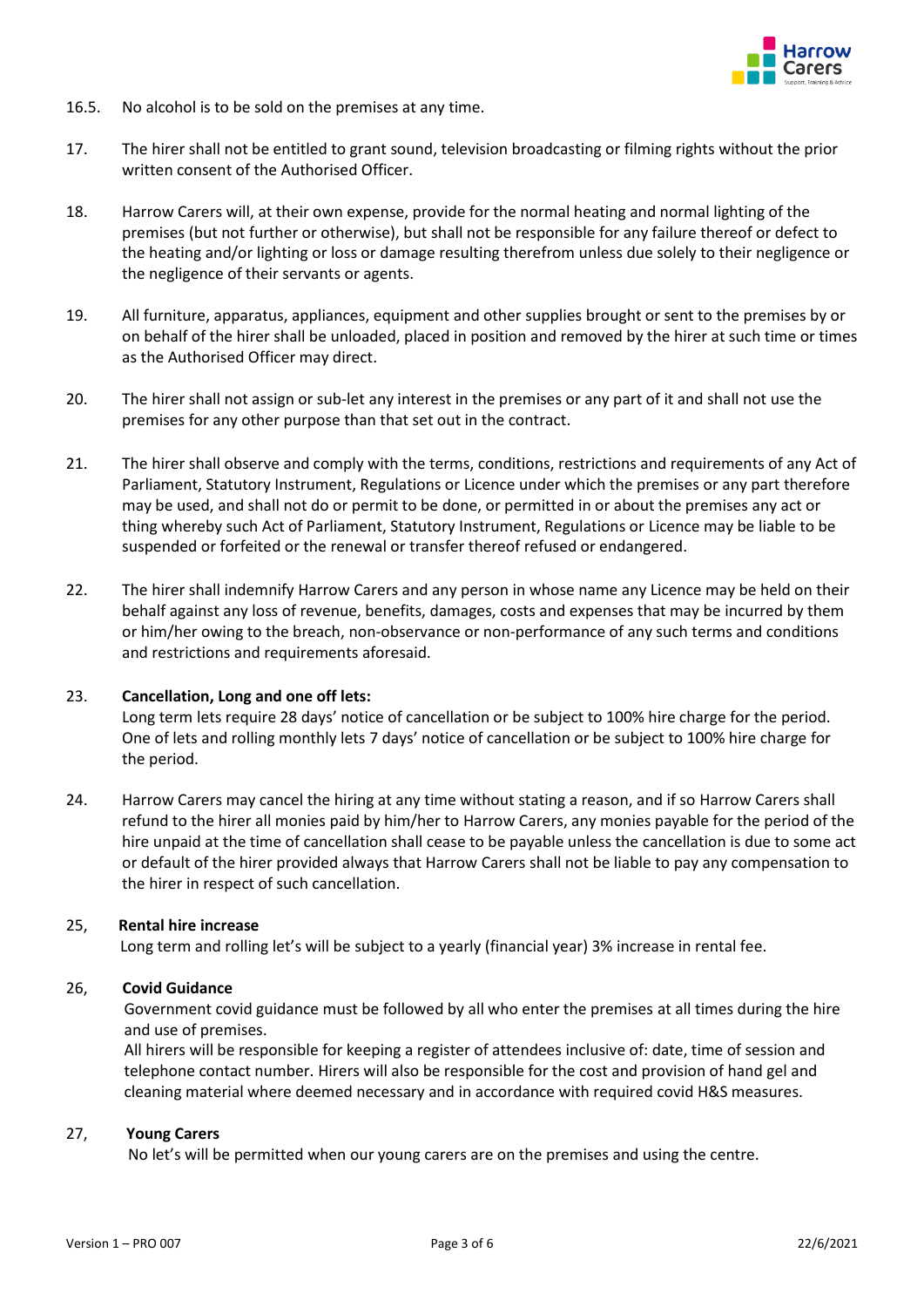

## 28, **Reserve right**

Harrow carers reserves the right to let the grounds and building to others when hire of areas agreed may be taking place.

## 29, **Time of hire**

 The centre will be available for lets between 9am with a 10pm closure. The last hourly let will take place from 9pm for one hr maximum.

- 30, All litter, rubbish on the day of hire / event is to be removed from site by the hirer. If not removed the hirer will be charged between £60 to £250 for its disposal and money deducted from the deposit. A further service can be provided to remove and dispose of all litter, rubbish at a cost of £60.00 to £250.00 pending size and type of hire/event and litter / rubbish to remove.
- 31, Any damage caused to the fields by vehicles entering on to the green spaces will require the hirer to pay a charge to have the damage repaired. The cost of repair will be pending the amount of damage caused. The deposit will not be returned, and the hirer charged for additional repair if the deposit does not cover the costs to bring back to a suitable condition.
- 32, The billiards table adjacent to the lounge area is only to be used by those 18 or over or with the supervision of an adult for those from 15 years of age to 18 years of age. The hirer will be liable for any damages caused and full repair costs will be deducted from the deposit. If the deposit does not cover the total repair cost the hirer is required to pay for the remaining cost of repair within a 14-day period.

# **Rental Agreement**

This is a legally binding agreement. It is intended to promote household harmony by clarifying the expectations and responsibilities of the Authorised Officer and the hirer when they share the same home. All parties shall receive a copy of this document.

**Room Rental Located at:**

**Parties:**

**Authorised Officer Hiral Contract Contract Contract Contract Contract Contract Contract Contract Contract Contract Contract Contract Contract Contract Contract Contract Contract Contract Contract Contract Contract Contr** 

**Terms:**

Length of Agreement: One year (unless terminated prior)

Monthly rolling basis with indicated hire days and hours: 7 working days

One off hire: length of agreement is only for the date and time of indicated hire

## **Rent:**

£Click or tap here to enter text.,

payable monthly for long term hire, 7 Days in advance for one off lets on the Click or tap here to enter text. day of the month, made payable to Harrow Carers

## **Deposits:**

One month's rent is expected in advance when the one-year agreement is signed. This may be used for the purpose of repairing damage for which the tenant is responsible (beyond normal wear and tear), cleaning, or paying unpaid rent or utilities. The Authorised Officer and the Hirer shall conduct a pre-move out inspection of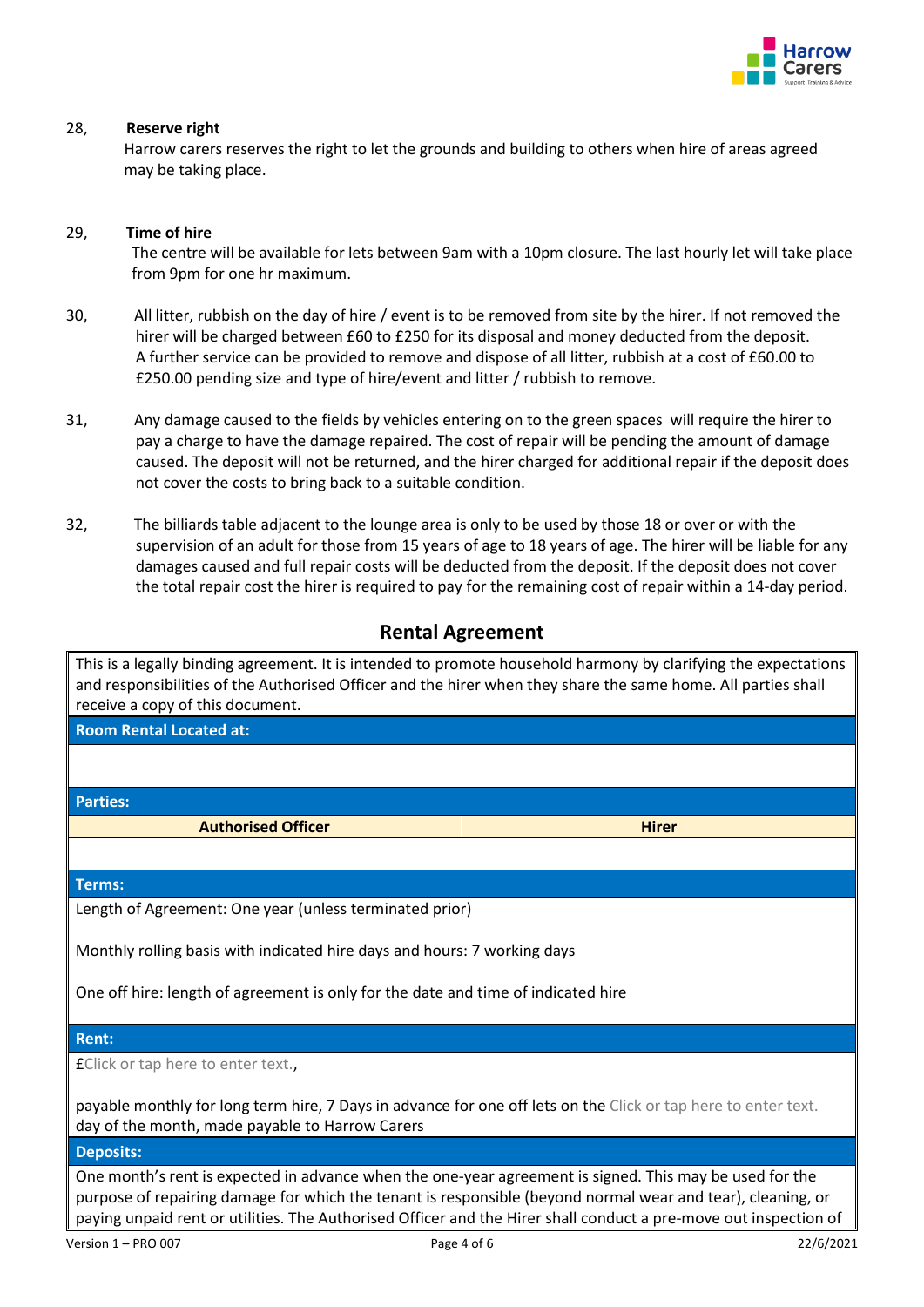

the rental BEFORE the Hirer moves out at which time the Authorised Officer shall inform the Hirer of needed repairs. The Hirer shall have the right to make any repairs identified at the pre-move out inspection at his or her expense before the move out date without deduction from the one month's rent. Within three weeks after the Hirer moves out, the Authorised Officer shall return the deposit to the Hirer, if any, less any deductions the owner is entitled to under this agreement. If any deductions are made, the Authorised Officer shall provide the Hirer with a written itemised statement of expenses and receipts for cleaning or repairs for which deductions were made from the deposit.

## **Rolling monthly lets**

One month's rent is expected in advance when the rolling agreement is signed. This equates to number of monthly sessions run at the hourly rate.

## **One off hire events**

In the case of one-off hire events, full payment should be received within 7 days of the hire taking place. A **£250.00** deposit is required for half day and all day lets. All other lets will require a **£200** deposit to be paid. The deposit will be returned in full pending inspection of premises and minus any charge for damages or loss caused to the premises and its equipment.

## **Quiet Enjoyment:**

Landlord covenants that on paying the rent and performing the covenants herein contained, the Hirer shall peacefully and quietly have, hold, and enjoy the premises for the agreed term.

## **Condition of the Premise:**

Hirer stipulates that he has examined the premises, including the grounds and all of the buildings where appropriate and that they are, at the time of this lease, in good order, repair, and a safe, clean, hireable condition.

#### **Notice:**

Either party may, with 28 days written notice to the other party, terminate this Agreement (long term lets). In the case of one off hire events and monthly rolling lets 7 days' notice to be given by the hirer or a 100% charge will be incurred.

This Agreement is entered into Click or tap here to enter text. **Authorised Officer Name: Authorised Officer Signature: Authorised Officer Signature: Date: Hirer Name: Hirer Signature: Date: Hirer address: Hirer telephone: Hirer email:**